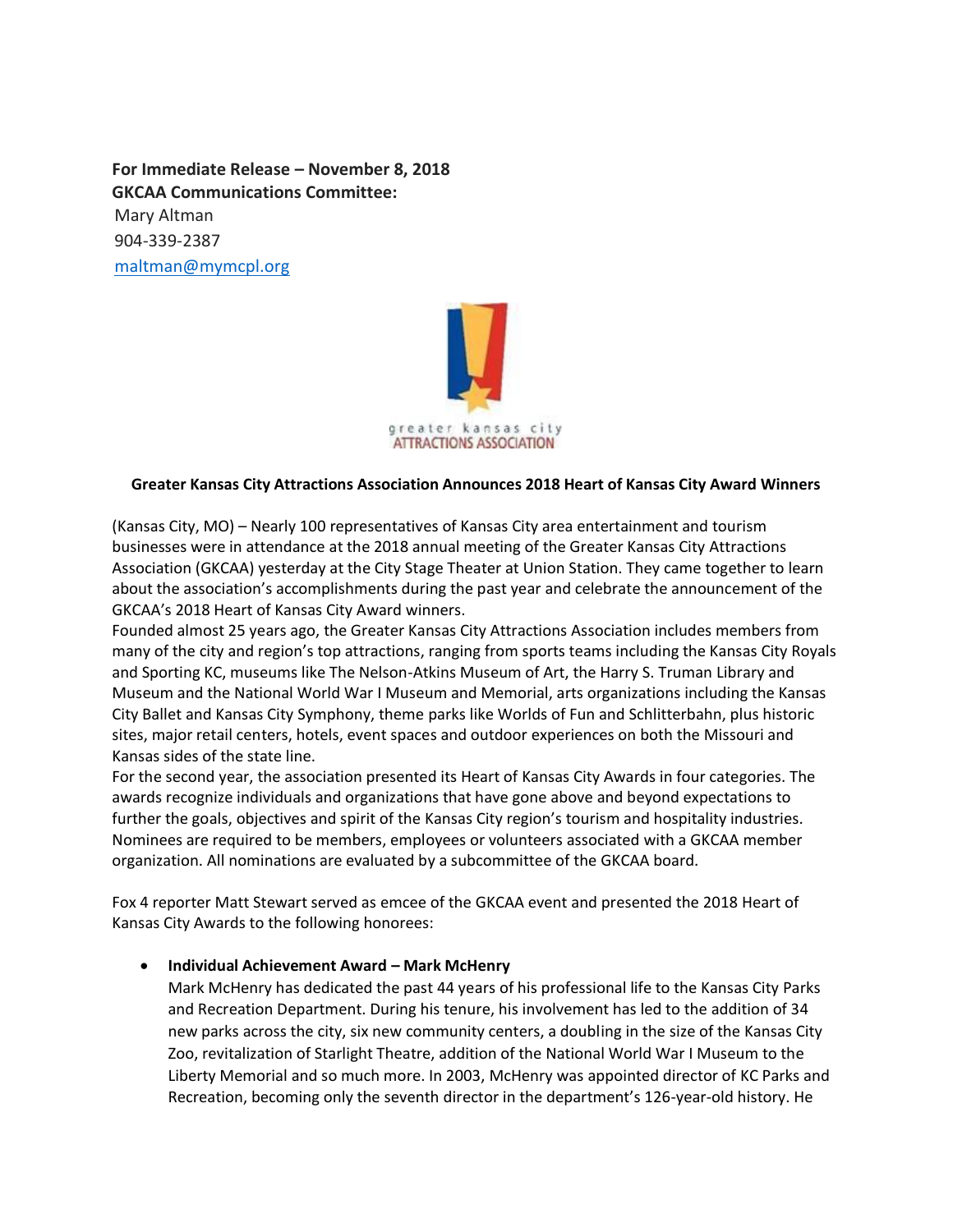will retire at the end of 2018.

# • **Allied Member of the Year – CTM Media Group**

CTM Media Group promotes the local hospitality and tourism industries through distribution of promotional materials. The company was recognized for its dedication to supporting GKCAA member attractions by regularly donating inventory in its distribution locations across the metro and throughout Missouri and offering reduced fees for its services to GKCAA members. Koni Reese, CTM Midwest Director of Sales and GKCAA board member, also is highly proactive in sharing the benefits of the GKCAA membership with attractions new to the Kansas City area. Reese accepted the award on behalf of CTM Media Group.

## • **Ambassador of the Year – Jan Morevitska of Starlight Theatre**

Jan Morevitska is Starlight Theatre's longest-tenured and most passionate volunteer, marking her 50<sup>th</sup> season of continuous service in 2018. Morevitska joined the Starlight family in 1969 as a member of the Starlight Women's Committee and, later, the Starlight Ambassadors. She has volunteered in nearly every capacity at the theatre, from leading backstage tours to ushering to assisting with auditions, cast parties and so much more. Morevitska also has served as president of the Starlight Ambassador Advisory Team multiple times, leading and coordinating the efforts of nearly 200 Starlight volunteers each year.

## • **Attraction of the Year – The Nelson-Atkins Museum of Art**

An institution that has been part of Kansas City's cultural landscape for 95 years, The Nelson-Atkins Museum of Art attracts more than 500,000 visitors annually. The museum connects people of all ages and interests through the power of arts, hosting a range of special events including Third Thursdays for young professionals, the Big Picnic for the entire community, Dia de los Muertos, Chinese New Year and the American Indian Cultural Celebration. The Nelson also is home to "one of America's Top 10 Lawns with a View" and has been widely touted by media including *The New York Times, CBS Morning News, Artnet News* and more. Director & CEO Julián Zugazagoitia accepted the award on behalf of the museum.

In addition to the four Heart of Kansas City Awards, the GKCAA introduced a new award that will be given at the discretion of the board annually. The inaugural **Legacy Awards** were presented to the three individuals who founded the GKCAA in 1994:

- **Marcia Butterbaugh**, formerly of the Hyatt Regency at Crown Center
- **Stacy McCullough**, former president of Spenger-McCullough Marketing
- **Kirk Schnurbusch**, former marketing director at Worlds of Fun

"We hope all of our member organizations leave here tonight with an even better understanding of the value the association brings to your attraction, as well as to our community," said Vietti, who also serves as director of marketing, communications and guest services at the National World War I Museum and Memorial. "2019 is going to be another great year for the Greater Kansas City Attractions Association."

#### About the Greater Kansas City Attractions Association